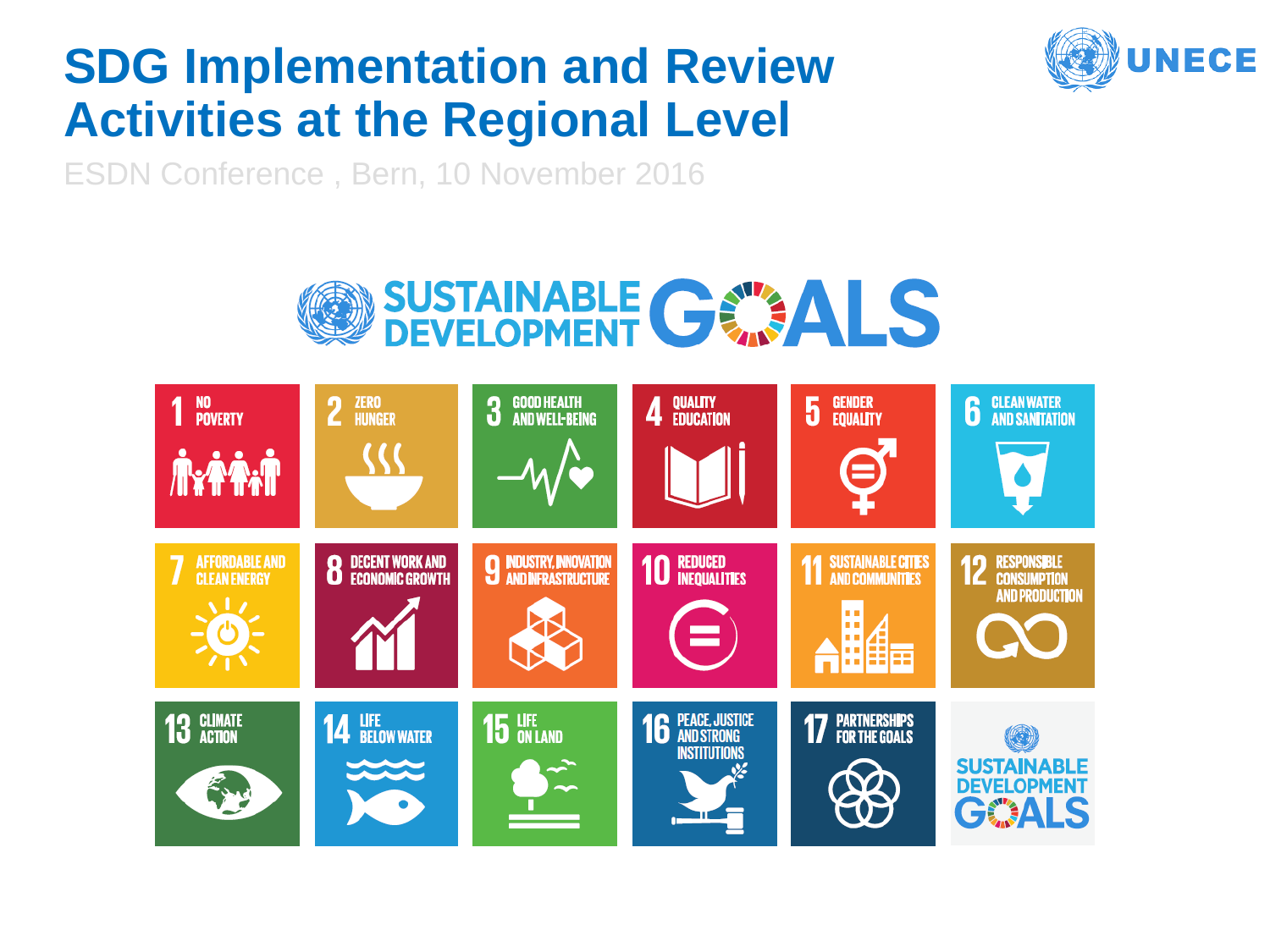

## **SDGs: First steps**

**Regional SDG Survey 2016**

- Seeking to build on **existing policy frameworks,** e.g. national sustainable development strategies
- **Review** of policies and strategies in light of SDGs
- **Inter-ministerial** coordination structures and '**whole-of-government**' approaches
- Definition of **national priorities**
- **Adaptation** of SDGs to national and local realities
- Need for **advocacy** and **awareness** raising
- Involvement of **stakeholders** at all levels
- **UN system**: provider of norms, standards, legal instruments, policy recommendations and expert advice.

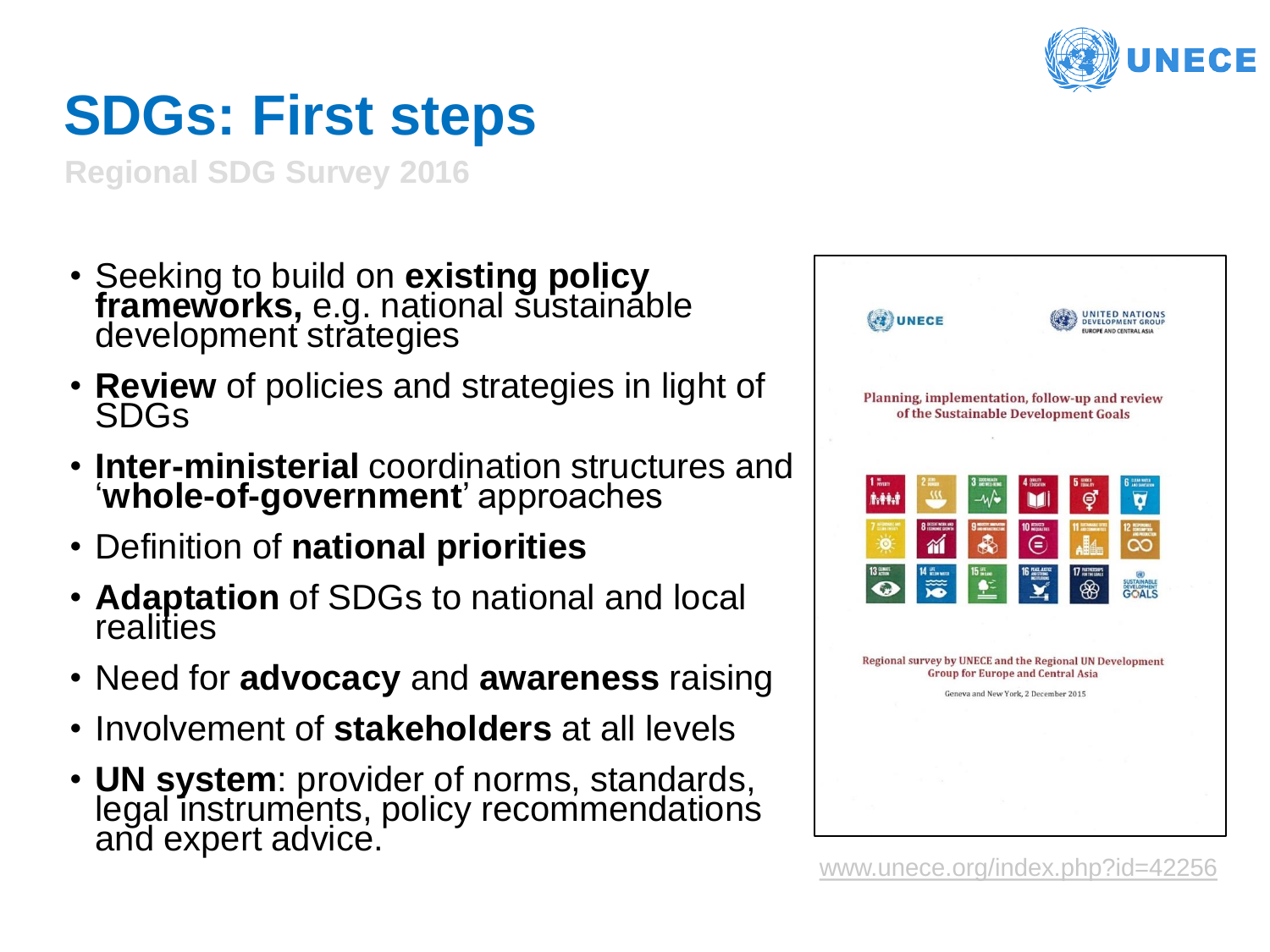

#### **Statistics (from Conference of European Statisticians)**

CES prepares **road map on statistics for SDGs**; approval expected in June 2017

- Assess **readiness** of countries to report on SDG indicators
- Identify regional **indicators**
- Provide guidance on **national and subnational indicators**
- Clarify setup of **reporting** on SDGs
- Build **statistical capacities**
- **Communicate** and **disseminate** SDG statistics

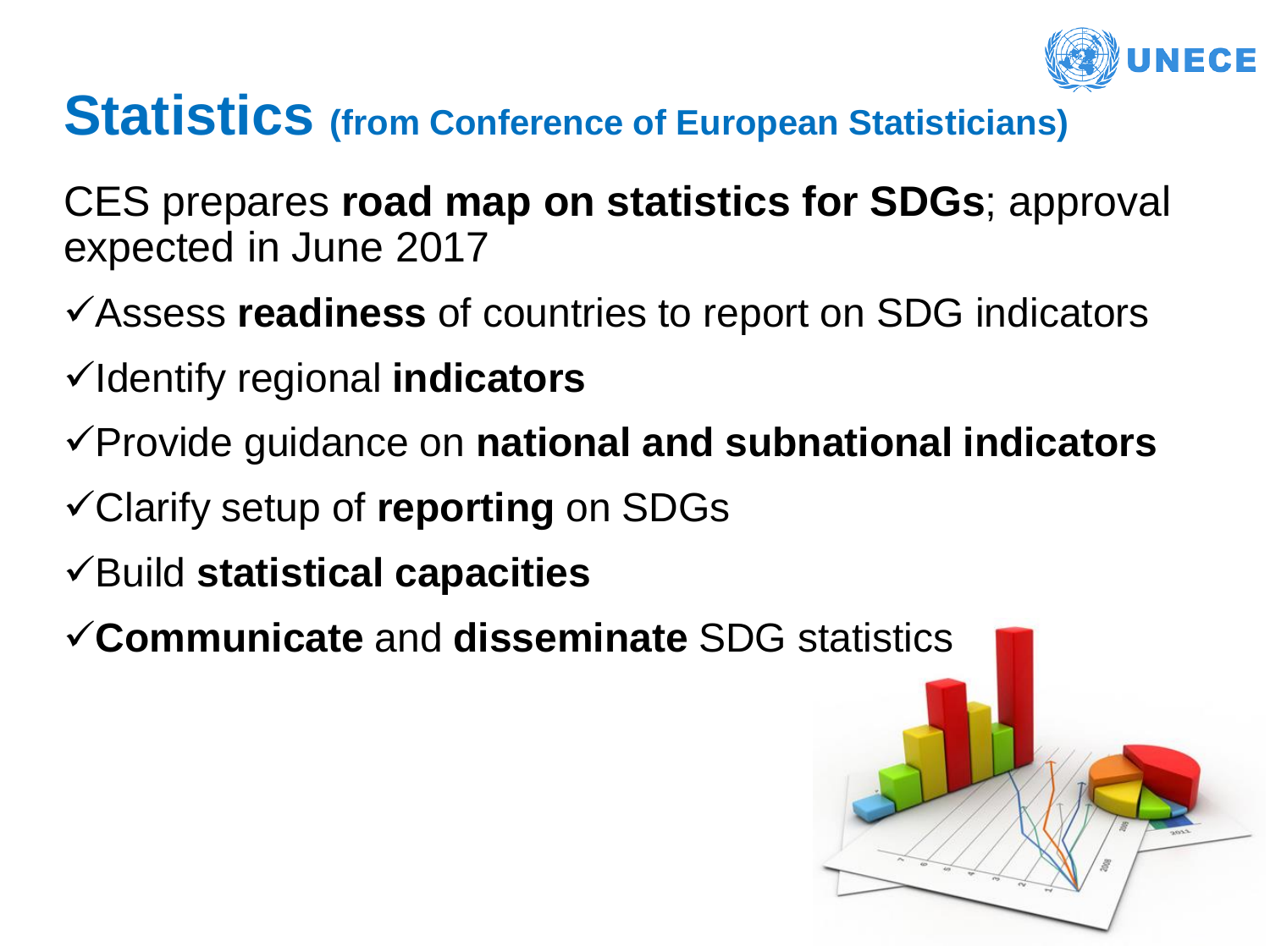

# **Transition from MDGs to SDGs**

**2016 inter-agency report**

- Goals to be considered as part of **integrated development agenda**
- **Adaptation of global goals** to national situations critical
- Focus policies on the **marginalized and excluded**
- Significant **data challenges**
- **Coordinated UN support**  at national and regional level

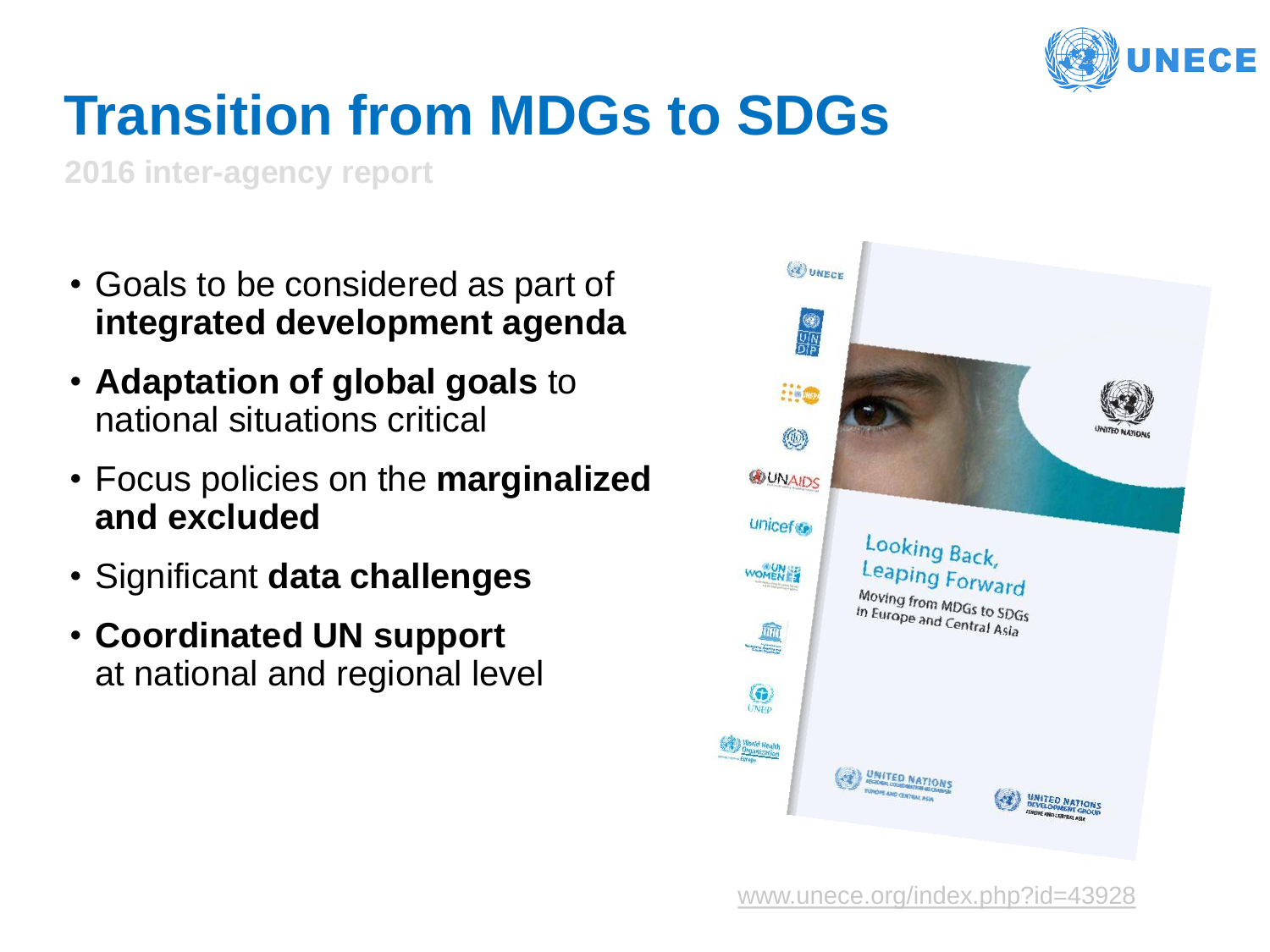## **Joint Positioning of Regional UN System on 2030 Agenda**

- Regional UN system to provide coordinated support to countries to implement SDGs
- Strengthened inter-agency cooperation through joint analysis, advocacy, partnerships and issue-based coalitions
- Involvement of UN entities in regional follow-up and review

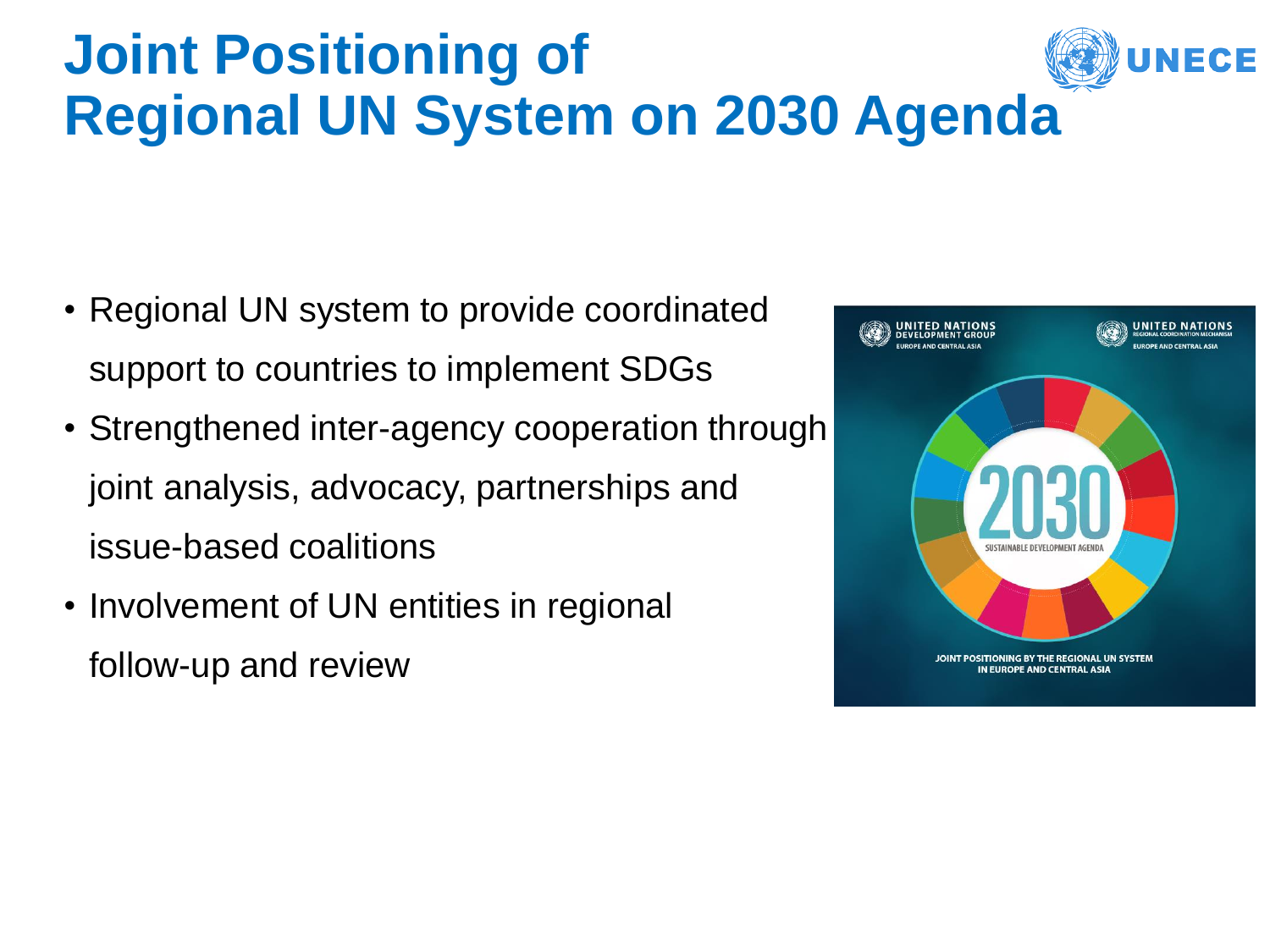# **Regional Forum on Sustainable Development**

**Geneva, 25 April 2017** 

- Back-to-back with **UNECE Anniversary session**
- Functions of **regional reviews**: Peer learning and exchange of best practices > Identify regional trends Address transboundary issues
- **Policy Segment** on

**"The Second Year of the SDGs in the Region – Knowing Where We Stand and Moving on to Prosperity and Well-being for All"**

- **Regional Round Tables** for peer learning:
	- Nationalization and localization of SDGs
	- Subregional cooperation for SDG implementation
	- Data and monitoring





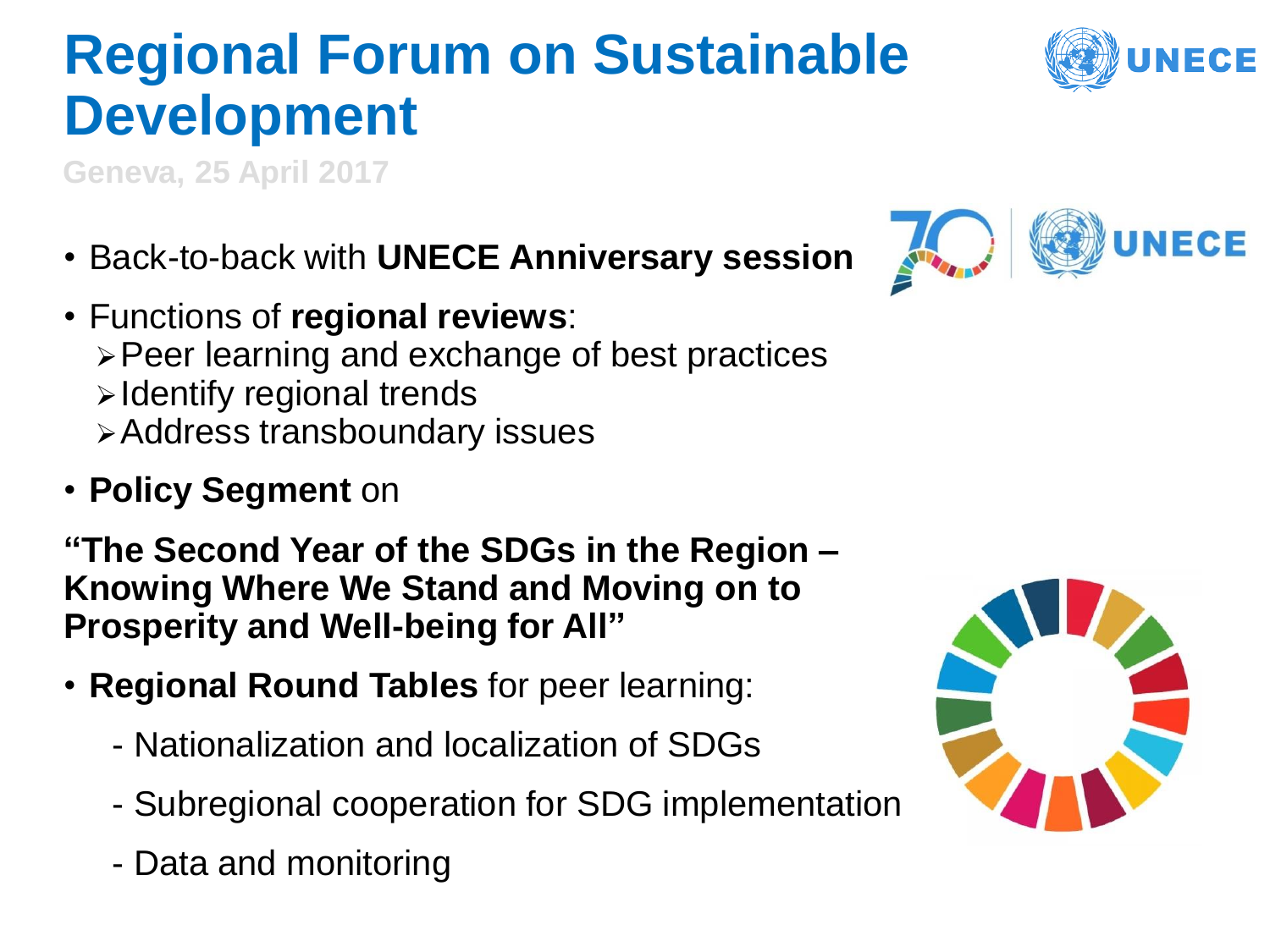

## **Regional Review**